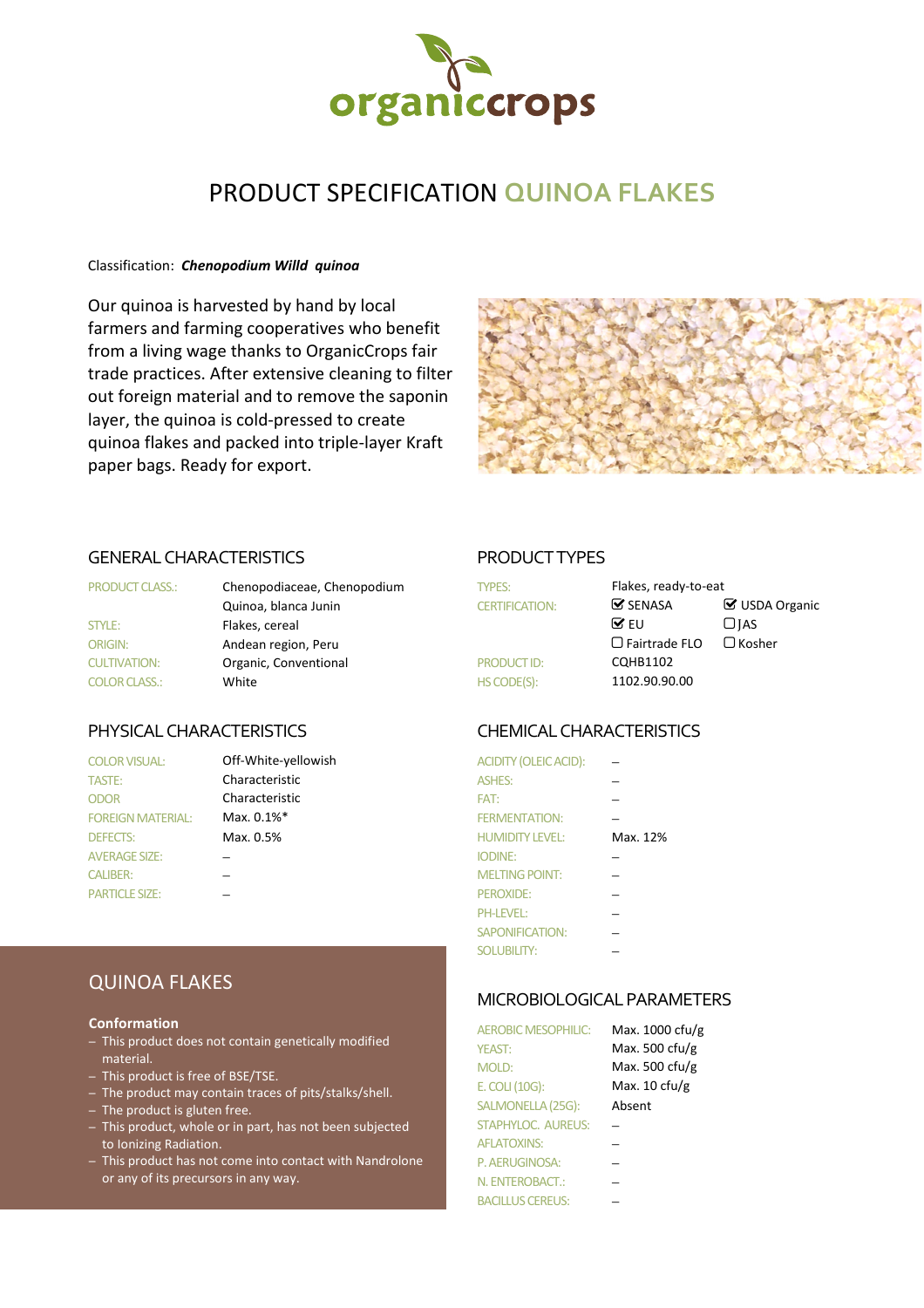# NUTRITION FACTS (100 g POR) **AMINO ACIDS:** per 1 g protein:<br>ASPARTIC ACID:  $\frac{1}{2}$

| <b>ENERGY:</b>         |
|------------------------|
| <b>PROTEIN:</b>        |
| <b>TOTAL FAT:</b>      |
| <b>SATURATED FAT:</b>  |
| <b>MONOUNSAT, FAT:</b> |
| <b>POLYUNSAT, FAT:</b> |
| <b>CARBOHYDRATES:</b>  |

FOLATE (B9): 42.3 mcg SARCOSINE: − NIACIN: 0.8 mg PANTOTHENIC ACID: − **− MINERALS** RIBOFLAVIN (B2): 0.28 mg THIAMIN (B1):  $0.14 \text{ mg}$  COPPERS: 0.2 mg VITAMIN B12: 0 mg VITAMIN B6:  $0.1 \text{ mg}$  M VITAMIN C:  $0 \text{ mg}$  M VITAMIN D: − → PHOSPHOROS VITAMIN E: 0.6 mg

| C12-0 LAURIC:                     |  |                 |
|-----------------------------------|--|-----------------|
| C13-1-7 TRIDECONOIC:              |  | <b>OTHER</b>    |
| C13-0 TRIDECOANOIC:               |  | <b>ARSENIC</b>  |
| C <sub>14</sub> -0 MYRSTIC:       |  | ASH:            |
| C15-1-7 PENTADEC.:                |  | <b>CADMIU</b>   |
| C16-1-9 PALMTOLEIC:               |  | <b>CAFFEIN</b>  |
| C <sub>16</sub> -0 PALMITIC:      |  | <b>LEAD</b> (PE |
| C17-1-9 HEPTADEC.:                |  | <b>MERCUF</b>   |
| C17-0 HEPTADECANOIC:              |  |                 |
| <b>C18-2-9-12 LINOLEIC:</b>       |  |                 |
| <b>C18-1-9 OLEIC:</b>             |  |                 |
| C <sub>18</sub> -0 STERIC:        |  | Q١              |
| C19-1-11 NONADEC.:                |  |                 |
| C19-0 NONADECANOIC                |  |                 |
| C <sub>20</sub> -1-15 EISOSENOIC: |  | <b>Typ</b>      |
| C22-0 BEHANIC:                    |  | For             |
| C <sub>24</sub> -1-15 NERVONIC:   |  | cor             |
| C-24-0 LIGNOCENIC:                |  | hot             |

|                        |                               | <b>ASPARTIC ACID:</b> |                          |
|------------------------|-------------------------------|-----------------------|--------------------------|
| <b>ENERGY:</b>         | 121 kcal. / KJ 502            | <b>GLUTAMIC ACID:</b> |                          |
| <b>PROTEIN:</b>        | 4.6 <sub>g</sub>              | <b>SERINE:</b>        |                          |
| <b>TOTAL FAT:</b>      | 1.92 g                        | <b>HISTIDINE:</b>     | $\overline{\phantom{0}}$ |
| <b>SATURATED FAT:</b>  | 0.23g                         | <b>GLYCINE:</b>       |                          |
| <b>MONOUNSAT, FAT:</b> | 0.52 g                        | <b>THREONINE:</b>     |                          |
| <b>POLYUNSAT, FAT:</b> | 1.08 <sub>g</sub>             | <b>ALANINE:</b>       |                          |
| <b>CARBOHYDRATES:</b>  | $21.6$ g, of which            | <b>TYROSINE:</b>      |                          |
|                        | $-$ Sugars: 0, Starch 17.6 g, | PHENYLALANINE:        |                          |
|                        | $-$ Dietary fibers: 2.8 g     | <b>VALINE:</b>        |                          |
| <b>CHOLESTEROL:</b>    | 0 <sub>mg</sub>               | <b>METHIONINE:</b>    |                          |

# POLYUNSAT. FAT: 1.08 g ALANINE: − TYROSINE: − ISOLEUCINE: − **VITAMINS** LEUCINE: − BETAINE: − LYSINE: − CAROTENE: − HO- PROLINE: − CHOLINE: − − − PROLINE: −

ASPARTIC ACID:

| RIBOFLAVIN (B2):    | $0.28$ mg           | <b>CALCIUM:</b>   | $27.2 \text{ mg}$ |
|---------------------|---------------------|-------------------|-------------------|
| THIAMIN (B1):       | $0.14$ mg           | <b>COPPER:</b>    | $0.2 \text{ mg}$  |
| VITAMIN A:          | 5 IU                | <b>FLUORIDE:</b>  |                   |
| <b>VITAMIN B12:</b> | 0 <sub>mg</sub>     | IRON:             | 2.6 <sub>mg</sub> |
| VITAMIN B6:         | $0.1 \,\mathrm{mg}$ | <b>MAGNESIUM:</b> | 66.2 mg           |
| VITAMIN C:          | 0 <sub>mg</sub>     | <b>MANGANESE:</b> | 0.6 <sub>mg</sub> |
| VITAMIND:           |                     | PHOSPHOROS:       | $151 \text{ mg}$  |
| <b>VITAMINE:</b>    | 0.6 <sub>mg</sub>   | POTASSIUM:        | 179 mg            |
| <b>VITAMINK:</b>    |                     | <b>SELENIUM:</b>  | $2.7 \text{ mcg}$ |
|                     |                     | SODIUM:           | $6.8 \text{ mg}$  |
| <b>FATTY ACIDS:</b> |                     | ZINC:             | 1.1 <sub>mg</sub> |

| <b>C13-0 TRIDECOANOIC:</b> | ARSENIC (AS):        |      |
|----------------------------|----------------------|------|
| C14-0 MYRSTIC:             | ASH:                 | 0.8g |
| C15-1-7 PENTADEC.:         | CADMIUM (CD):        |      |
| C16-1-9 PALMTOLEIC:        | <b>CAFFEINE:</b>     |      |
| C16-0 PALMITIC:            | LEAD (PB):           |      |
| C17-1-9 HEPTADEC.:         | <b>MERCURY (HG):</b> |      |

## QUINOA FLAKES

### **Typical usage**

For direct consumption as a cereal. Can be consumed hot or cold. Cook flakes by adding boiling hot liquid and leave for 30-60 seconds. Quinoa flakes can be used as a gluten-free protein addition to breakfast/sports shakes. Pairs well with all kinds of fruit and cacao nibs.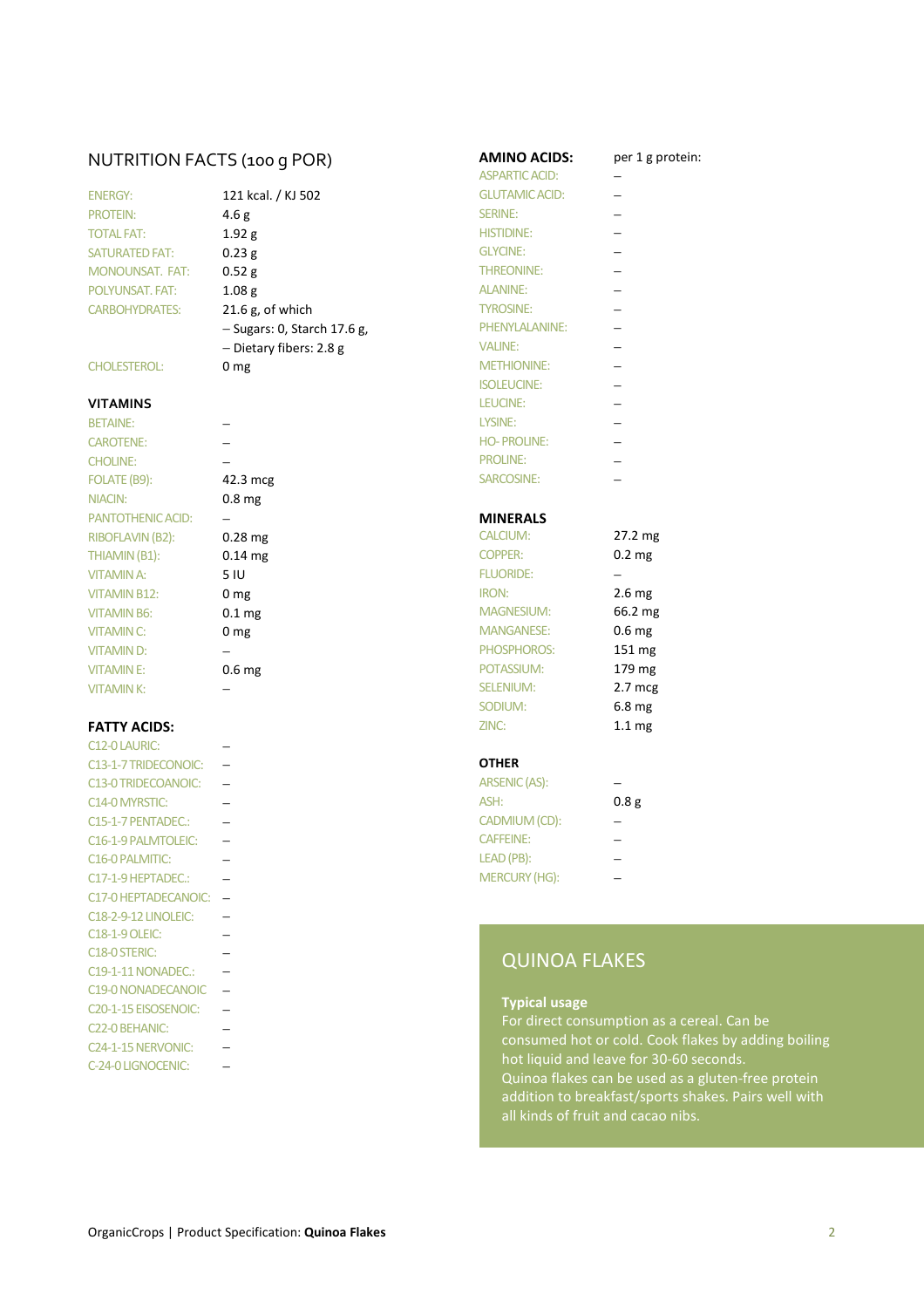### SHELF-LIFE & STORAGE

SHELF-LIFE: 12 months. STORAGE: Store in a temperature/humidity controlled environment, away from sunlight or other heat sources. STORAGE TEMP.: 18-22 degrees Celsius HUMIDITY: 40-50% H.R. AIRFLOW: 15 m/s

### ORDER SPECIFICATIONS

PACKAGING/PRES.: Triple layer Kraft paper bag 10, 15 or 25 kg net. Other presentations on request SHIPPING: FOB Callao<br>MINIMUM ORDER: 5000 kg MINIMUM ORDER: DELIVERY DETAIL: FIFO LEAD TIME TO FOB: 19 days

### DISCLAIMER

All product, product specifications and data are subject to change without notice. OrganicCrops., its affiliates, agents, and employees, and all persons acting on its or their behalf (collectively, "OrganicCrops"), disclaim any and all liability for any errors, inaccuracies or incompleteness contained in any Product Specification or in any other disclosure relating to any product.

### Version: **0.8** / **April 2022** / SN

### INQUIRIES

Please direct all inquiries and other communication to:

| <b>OrganicCrops E.I.R.L.</b>                |                                |
|---------------------------------------------|--------------------------------|
| ADDRESS: Jr. Francisco Bolognesi 248 Dpt. 3 | TELEPHONE: +51 (0)42 602 067   |
| Tarapoto, 22202                             | EMAIL: hello@organiccrops.net  |
| San Martin, Perú                            | INTERNET: www.organiccrops.net |
| RUC#: 20600134109                           |                                |